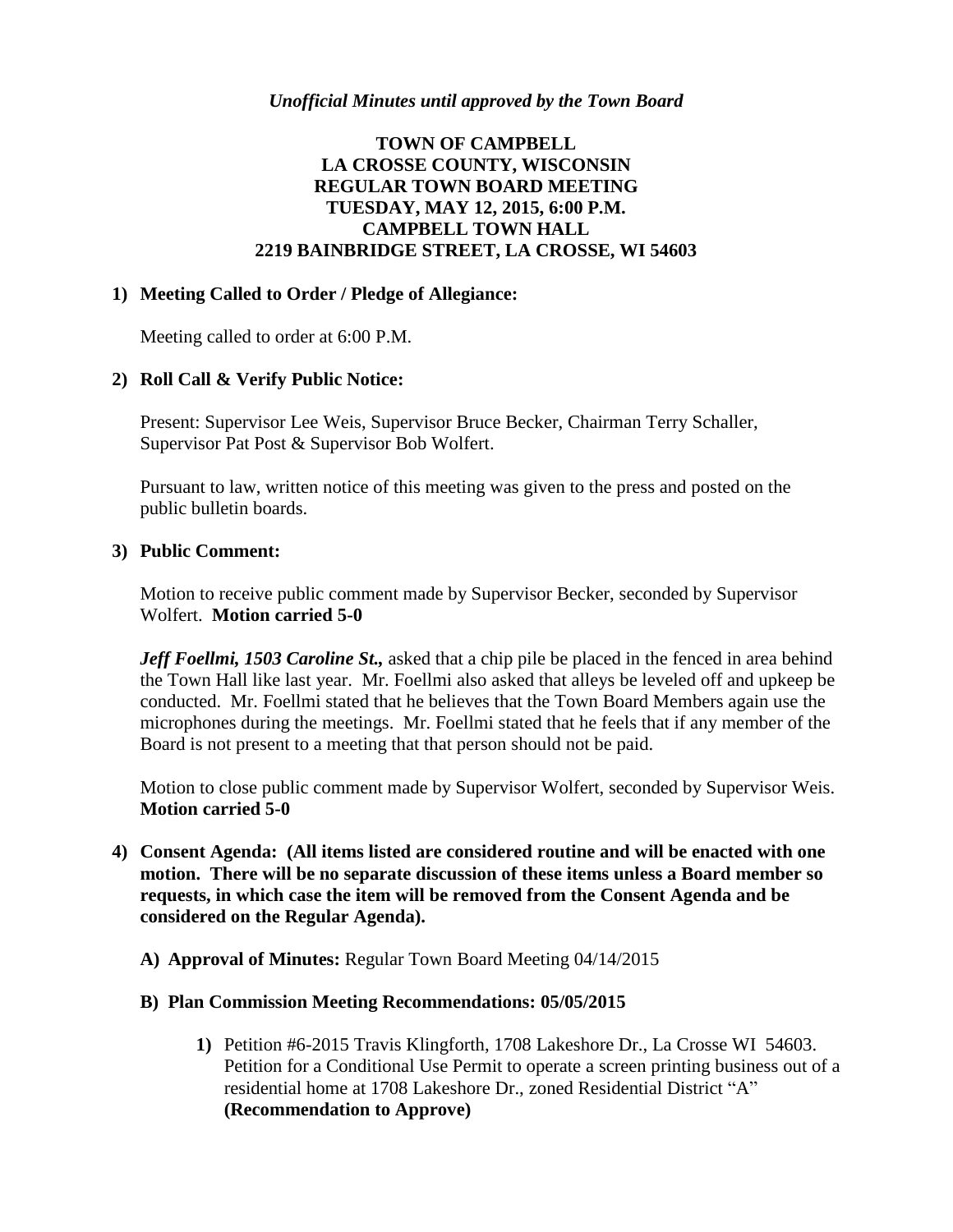## **C) Payment of Bill:**

Motion to approve the Consent Agenda made by Supervisor Post, seconded by Supervisor Wolfert. **Motion carried 5-0**

### **5) Business:**

**A)** Skyla Killilea, O.B.O. Coulee Council on Addictions, request to hold "Home Run", a run/walk fundraiser, on August 1, 2015.

Nobody appeared on behalf of Coulee Council on Addictions.

Motion to hold-over item 5(A) made by Supervisor Wolfert, seconded by Supervisor Weis. **Motion carried 5-0**

**B)** Discussion and possible action to allow Shenanigan's to place a concrete slab over a recorded drainage easement on Doc #1429951.

Adam Etrheim, Shenanigan's General Manager, spoke to the Board regarding this. Clerk Hawkins mentioned that La Crosse County Zoning has conditionally approved his permit with conditions that it be approved by the Campbell Town Board. Mr. Etrheim stated that he would be more than happy to sign something stating he would be financially responsible if the Town ever need to do work or repairs to the drainage pipe under the proposed concrete slab.

Motion to approve Shenanigan's to place a concrete slab over a recorded drainage easement on Doc #1429951 and that any future repairs to the drainage pipe, Shenanigans would be financial responsible to remove the concrete slab made by Supervisor Post, seconded by Supervisor Wolfert. **Motion carried 5-0**

**C)** Discussion and possible action on DNR Waterway Marker Application approval for Shenanigan's.

Shenanigans will appear before the La Crosse County Harbor Commission for final approval.

Motion to approve Shenanigan's application for the channel markers and whatever signatures are required from the Town of Campbell made by Supervisor Wolfert, seconded by Supervisor Post. **Motion carried 5-0**

**D)** Discussion and possible action regarding Town boat landing parking fees.

Supervisor Lee stated that he wanted to have a discussion about parking fees at the boat landings due to several complaints from residence. .

Motion to hold-over item 5(D) made by Supervisor Weis, seconded by Supervisor Post. **Motion carried 5-0**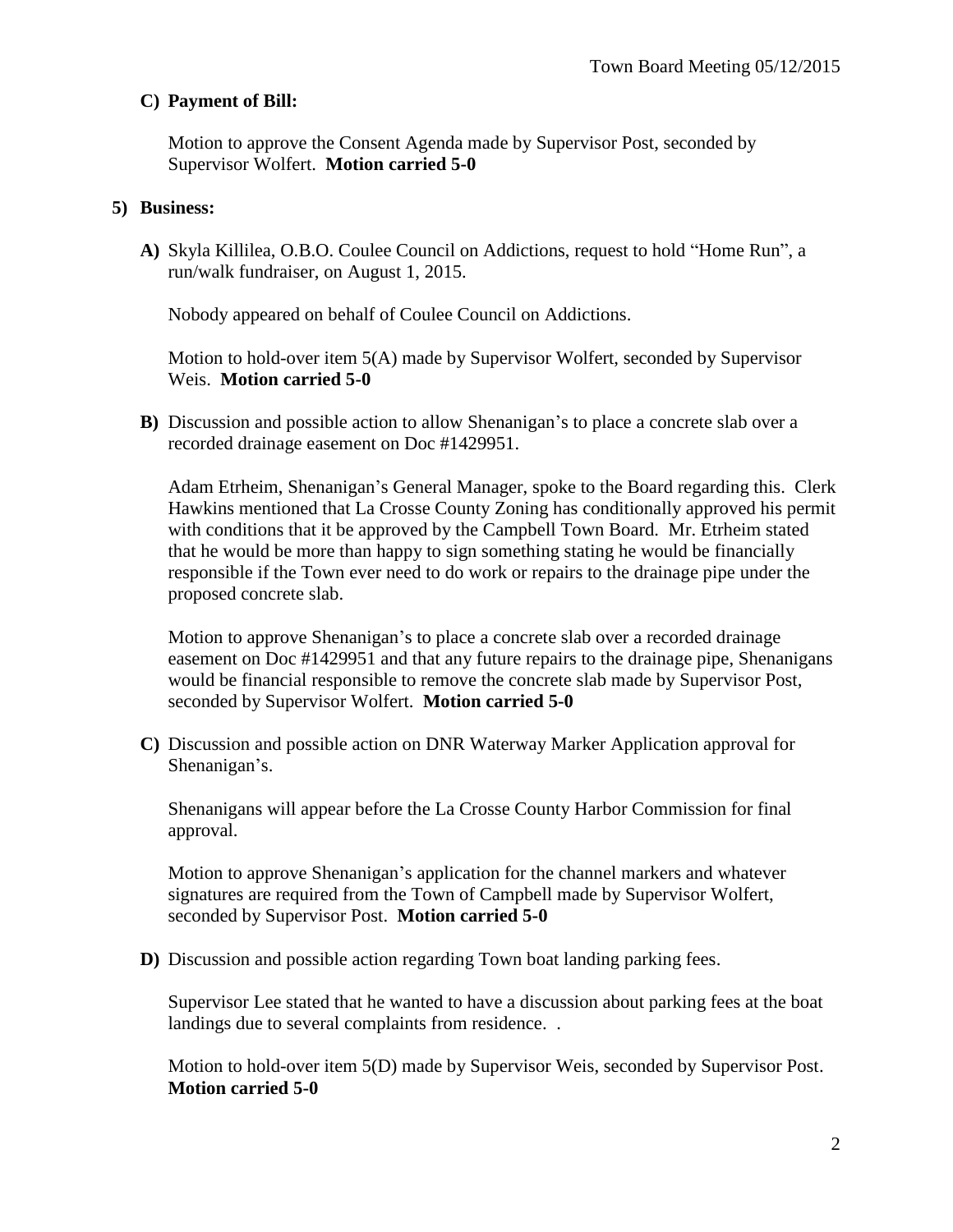**E)** Discussion and possible action on wireless network for Lift Station controllers.

Supervisor Wolfert discussed plans for wireless networking for the Town's Lift Station controllers.

#### **No action taken**

**F)** Possible formation of committee(s) to hire a police chief and/or a patrol officers.

Police Administrator, Mitch Brohmer, stated that the Chief Committee is formulated and would be represented by Chairman Schaller, Police Administrator Mitch Brohmer, West Salem Chief Ashbeck, Holmen Police Lt.Shane Collins, and Onalaska Police Asst. Chief Troy Miller. The Patrol Officer committee would be represented by Chairman Schaller, Police Administrator Mitch Brohmer, La Crosse Police Sergeant Michael Blokhuis, Campbell Officer Adam Breidel, Campbell Officer Nathan Casper, and Town Supervisor Bruce Becker. Mitch Brohmer stated that Wednesday, May, 20<sup>th</sup> would be interviews with 5 or 6 Chief candidates and Thursday, May 21<sup>st</sup> would be interviews with 10 patrol officer candidates.

Motion to approve the formation of committees as presented made by Supervisor Wolfert, seconded by Supervisor Becker. **Motion carried 5-0**

**G)** Set date for annual Liquor License meeting.

Clerk Hawkins stated that June  $9<sup>th</sup>$ , 2015 at 5:15pm would be appropriate time. Clerk Hawkins also stated that June  $9<sup>th</sup>$ , 2015 at 5:45pm would be a Board of Review meeting to adjourn to a July  $22<sup>nd</sup>$ , 2015 meeting.

Motion to set date for annual Liquor License Meeting for June 9<sup>th</sup>, 2015 at 5:15pm made by Supervisor Post, seconded by Supervisor Wolfert. **Motion carried 5-0**

**H)** Appointment/Reappointment of Plan Commission members (1 Board Member, 1 citizen member).

Motion to appoint Chairman Schaller and reappoint Joe Weitekamp to a three year term 05/01/2015 – 04/30/2018 made by Supervisor Wolfert, seconded by Supervisor Becker. **Motion carried 5-0**

**I)** Announcement: Police intern for summer to help with evidence room and other miscellaneous duties.

Police Administrator, Mitch Brohmer, mentioned that Nick Ames, a student from Winona State and Town of Campbell resident would be helping for the summer.

### **No action taken**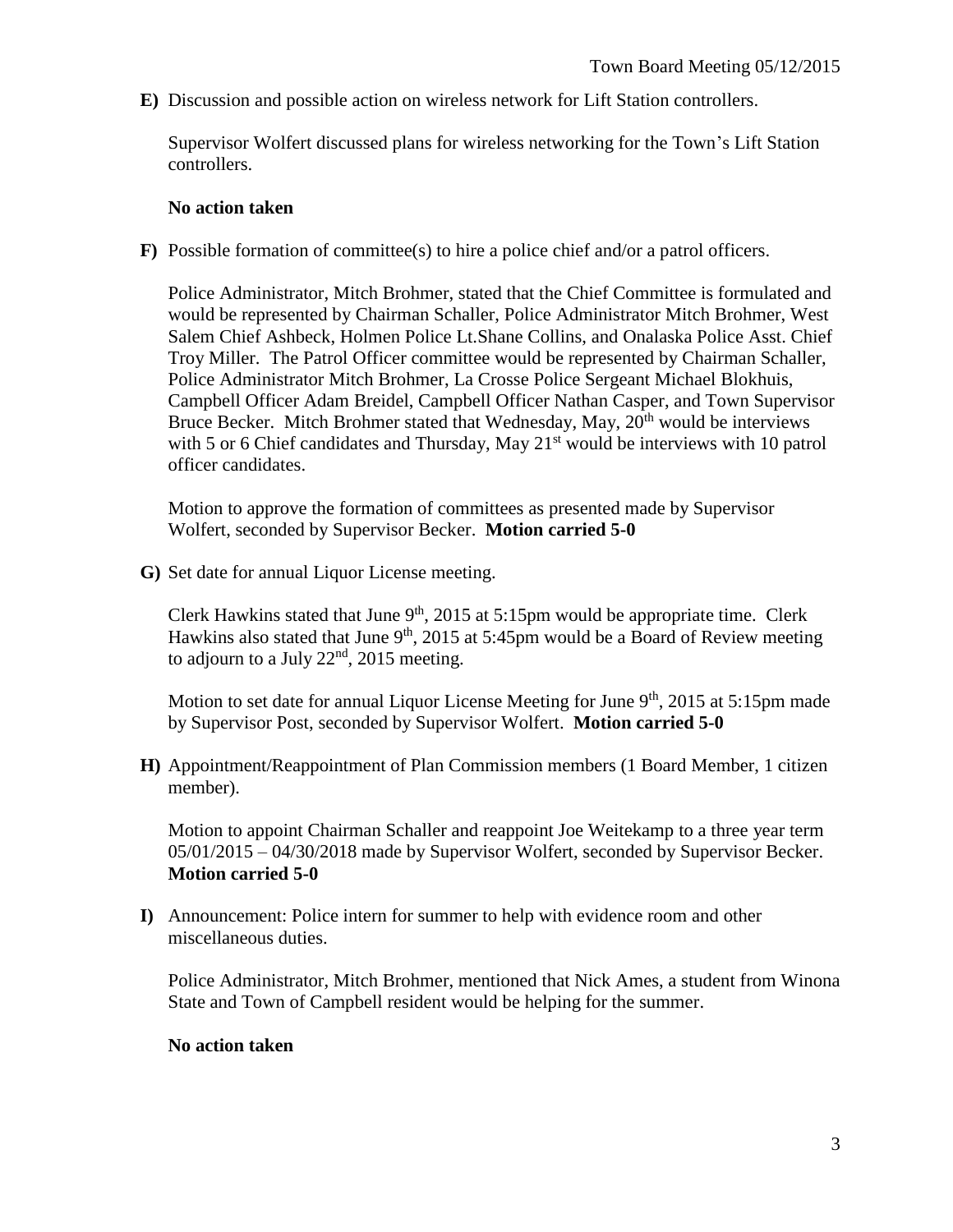**J)** Discussion and possible action on purchase of a camera system upgrade for the Police interview room.

Motion to approve Police Administrator, Mitch Brohmer, to upgrade the camera system in the Police Department in the amount of \$1750.00 made by Supervisor Post, seconded by Supervisor Wolfert. **Motion carried 5-0**

**K)** Discussion and possible action for Police Department remodel for front desk security.

Motion to approve Police Administrator, Mitch Brohmer, to remodel for front desk security in the amount presented by Mitch Brohmer made by Supervisor Wolfert, seconded by Supervisor Post. **Motion carried 5-0**

**L)** Discussion and possible action on Town Maintenance/Police garage remodel.

Police Administrator, Mitch Brohmer, discussed possible ideas in remodeling of the garage to consolidate Police and Maintenance equipment to separate areas. Mr. Brohmer stated that preliminary estimates for the project would be between \$30,000 and \$35,000.

Motion to allow Police Administrator, Mitch Brohmer, to proceed with getting bids for the remodel and include Steve Pintz, Maintenance Foreman, in looking at the overall plan made by Supervisor Post, seconded by Supervisor Becker. **Motion carried 5-0**

**M)** Discussion and possible action on a "wrecker of the week" program.

Motion to hold-over item 5(M) made by Supervisor Becker, seconded by Supervisor Weis. **Motion carried 5-0**

- **6) Closed Session:** Pursuant to Wisconsin State Statute 19.85(1)(C) Considering employment, promotion, compensation or performance evaluation data of any public employee over which the governmental body has jurisdiction or exercises responsibility.
	- **A)** Performance evaluation and discussion of wages for Town employees.

Supervisor Post motioned to go into Closed Session pursuant to Wisconsin State Statute  $19.85(1)(C)$  on a roll call vote, seconded by Supervisor Becker. Supervisor Weis – yes, Supervisor Becker – Yes, Chairman Schaller – Yes, Supervisor Post – Yes, Supervisor Wolfert – Yes. **Motion carried 5-0**

### **(Closed Session) (7:10 P.M.)**

Motion made to reconvene in Open Session made by Supervisor Becker, seconded by Supervisor Weis. **Motion carried 5-0**

### **7) Reconvene in Open Session:**